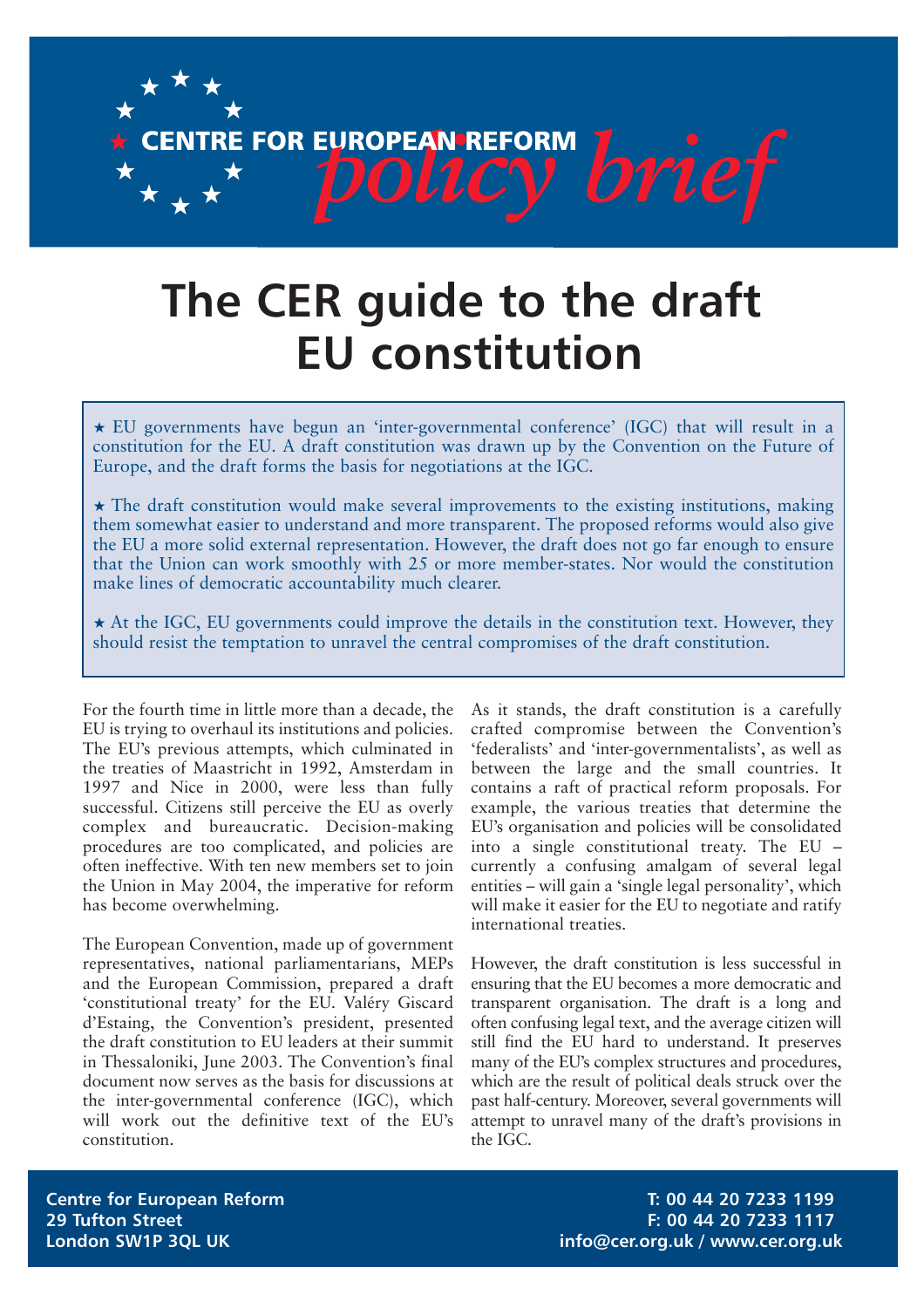#### **WHERE WOULD POWER LIE?**

The draft constitution makes the **division of powers** between the EU's institutions and memberstates much clearer than in previous treaties. It states explicitly that the Union draws its powers from the member-states, rather than the other way around. It defines where the EU can and cannot act. The constitution names just five areas where the Union has exclusive powers: competition rules within the single market; monetary policy for the eurozone members; common commercial policy; customs union; and conservation of marine biological resources under the common fisheries policy. The Union already possesses exclusive powers in all these areas.

The document also proposes measures to improve the **efficiency** of the EU's institutions. The European Council, which is made up of the heads of state and government and the president of the European Commission, meets quarterly to set the Union's broad strategy and priorities. At present, the **presidency of the European Council** – like that of the many sectoral councils of ministers – shifts from one member-state to another every six months. This 'rotating presidency' is widely recognised as an inefficient system: each country uses its stint in the chair to promote its own pet projects, while countries outside the EU find the constant change in leadership confusing.

As a result, the Convention proposed that an individual, rather than a country, should chair the European Council. The draft constitution provides for the European Council to elect a president for 2.5 years. The president's main task would be to "drive forward" the work of the European Council, "ensuring proper preparation and continuity" and "cohesion and consensus" within it. The European Council president would also represent the EU externally "at his level", for example by visiting President Bush to discuss major international issues. The European Council president cannot "hold a national mandate", so serving heads of government are excluded. But candidates for the job could include former prime ministers or foreign ministers.

The Commission and many of the EU's smaller member-states dislike the plan for a European Council president – partly because the Commission president would no longer be able to claim to speak for Europe on the international stage. The appointment of the new president would confirm that the EU's foreign policy and grand strategy rest with member-state governments, represented in the European Council, rather than with the Commission.

Many smaller member-states suspect – rightly – that this new post would enhance the influence of the European Council, which is dominated by the big countries. This could weaken the European Commission, which the smalls see as the champion of their interests. The smaller member-states are divided, just like the larger ones, on whether deeper EU integration is desirable and, if so, in what areas and at what pace. But they all want to preserve the institutional balance between the Council and the Commission. That is why, alongside a strengthened European Council, the EU needs a stronger Commission, to maintain institutional balance.

**The Commission** derives its legitimacy in part from the fact that every member-state nominates a commissioner. In the draft, each member-state retains that right, but in future only 15 of the 25 commissioners would have a vote. The right to vote would rotate among the member-states, with small states having that right as often as large ones. Nonetheless, many small states are lobbying hard to retain the right to nominate a 'normal' commissioner with full voting rights. The proposed reform in the Convention's draft is designed to ensure that the Commission can work effectively with 25 or more commissioners after enlargement. Unfortunately, the draft constitution delays the implementation of this reform until 2009 (after the completion of the Commission's next term). So the next Commission will be a college of 25 voting members, and probably more fractious and weaker than one in which the president managed a smaller and more cohesive team.

The Convention also proposed that the European Parliament should 'elect' the Commission president. MEPs would vote on a candidate chosen by the European Council by majority vote, "taking into account" the European Parliament election results. This proposal is only a modest improvement on the current procedure, which pays no regard to the election results, and would do little to enhance the legitimacy of the Commission president.

The CER proposes instead that the European Council should shortlist three candidates, from the parties which perform best in the European elections. A Congress comprising MEPs and national parliamentarians could then vote for the Commission president. Giscard himself floated the idea of a Congress, which has the merit of involving national parliaments in EU business, but it was dropped from the final draft.

The draft proposes a **simpler system for voting** in most areas of EU policy-making – foreign policy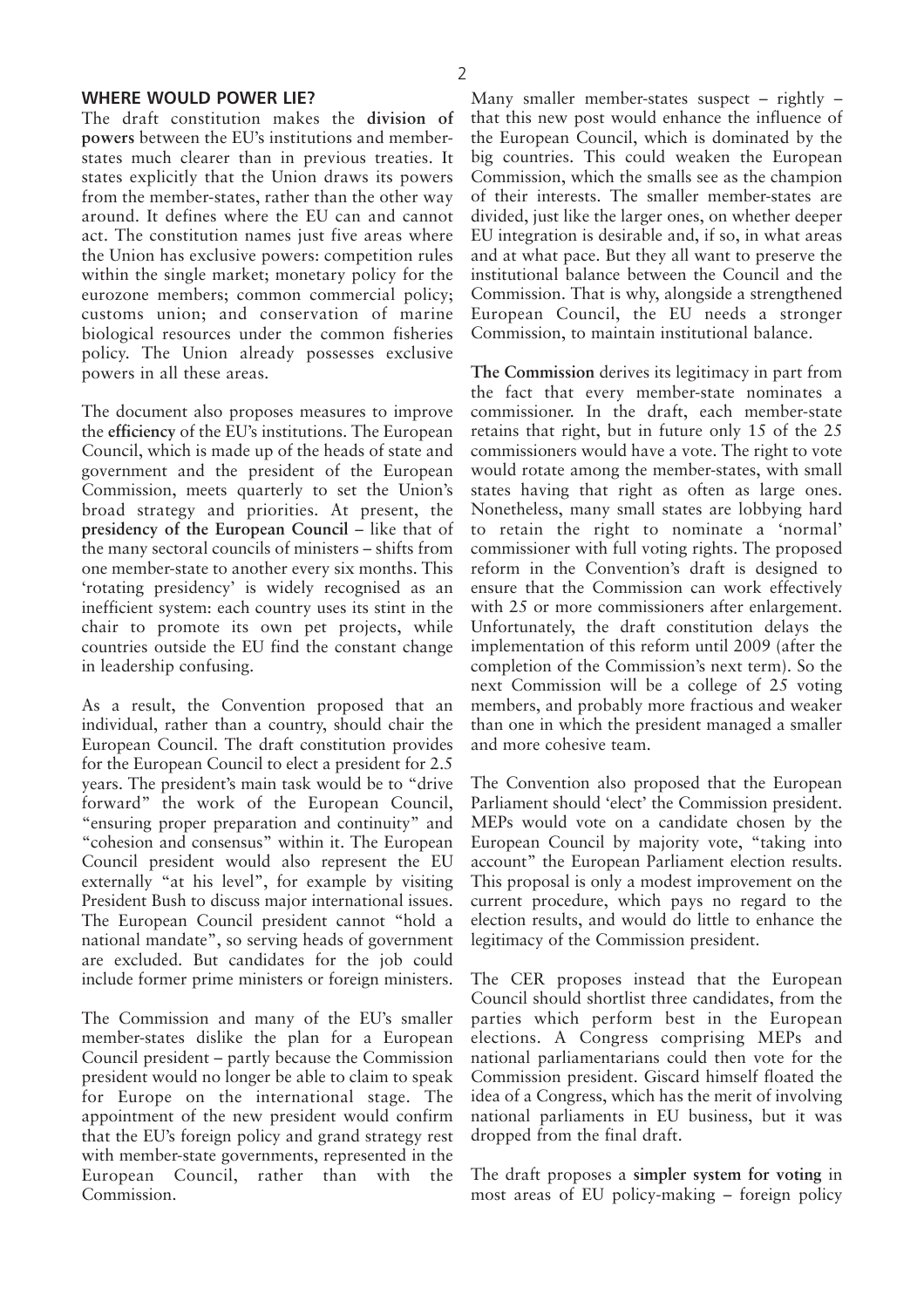and tax are the main exceptions – to replace the complicated 'qualified majority vote'. Under the new rules, a measure would pass if a majority of member-states which also represented at least threefifths of the EU's population was in favour. This would be a more democratic system, for it gives people living in big countries an equal representation to those living in small ones. Unfortunately, this new system would only take effect on November 1st 2009. Spain and Poland insist on delaying the reform because they want to keep their over-weighted votes for use in the next round of EU budget negotiations.

The draft constitution also aims to enhance **democracy** in EU decision-making. Under its provisions, the **Council of Ministers** and the European Parliament would have an equal say in EU law-making. Co-decision would apply to all policy areas that are subject to majority voting in the Council, which means that a proposal cannot pass until both the Council and the directly elected **European Parliament** vote in favour. The constitution also proposes the establishment of a 'general affairs and legislative council'. As currently drafted, this provision is unclear. But it seems to mean that the various sectoral councils (comprising farm ministers, industry ministers and so on) would pass laws acting under the umbrella of the 'general affairs and legislative council'. The constitution suggests that this council would debate and vote on issues in public, allowing journalists and citizens to see what position their national ministers take. That would make the system more transparent, and also make it clear to the public that most decisions in the EU are taken by elected politicians, not bureaucrats.

Instead of the current system of a six-monthly rotating presidency, Giscard proposed that different member-states would chair the various sectoral councils for a period of at least a year. For example, the French farming minister might chair the agriculture council, but an Irish minister could chair the industry council at the same time. In Brussels-jargon this is known as 'team presidencies'. The exceptions to this new arrangement are that the foreign ministers' council would be chaired by the person who holds the new post of EU foreign minister, and the euro group would appoint a chair to serve for 2.5 years.

The draft constitution tries to ensure that **national MPs** become more directly involved in European affairs, by providing for a more systematic exchange of information between EU bodies and national parliaments. The draft proposes a special

procedure whereby one-third of national parliaments could demand a review of a Commission proposal if it risked violating the subsidiarity principle (which states that decisions should be taken at the lowest appropriate level of government). A protocol to the Constitution makes clear that member-states, national parliaments, regions and individuals can ask the European Court of Justice to rule on whether individual pieces of EU legislation respect the subsidiarity principle.

Although these proposals are sensible, the Convention should have gone further in its efforts to enhance democracy. We would give national parliaments the chance to endorse – or reject – the EU's annual work programme, which is drawn up by the European Commission. Each commissioner could present the programme to his or her national parliament, which would then debate and vote on it. If a majority of national parliaments rejected the work programme, the Commission would have to revise it, taking into account MP's objections.

One area in which the draft constitution offers clear benefits to EU citizens is the protection of human rights. The draft incorporates the **Charter of Fundamental Rights** as its second part. The Charter is designed to protect citizens against EU laws which might infringe their basic rights, for example the right to privacy. But the draft constitution sets clear limits to the Charter's application. Thus the Charter could not be used to strike down purely national laws. And many of the economic and social rights in the Charter – including the right to strike – are hedged with the proviso that they apply only "in accordance with Union law and national laws and practice". The draft also includes a clause that makes it clear the Charter gives no new law-making powers to the EU.

#### **CHANGES TO EU POLICIES**

On **economic policy**, the draft constitution does little more than consolidate the EU's existing powers. It would not fundamentally alter the EU's approach, which is primarily based on the 'co-ordination' of policies. The member-state governments would remain in ultimate control of their budgetary, employment and social security systems. They would also retain a veto on all tax matters. However, the draft would permit the Council – acting unaminously – to introduce majority voting in the limited area of combating tax evasion.

The draft constitution would grant formal powers to the **Euro Group** – the committee of eurozone finance ministers, which at present meets only on an informal basis. In future, the Euro Group alone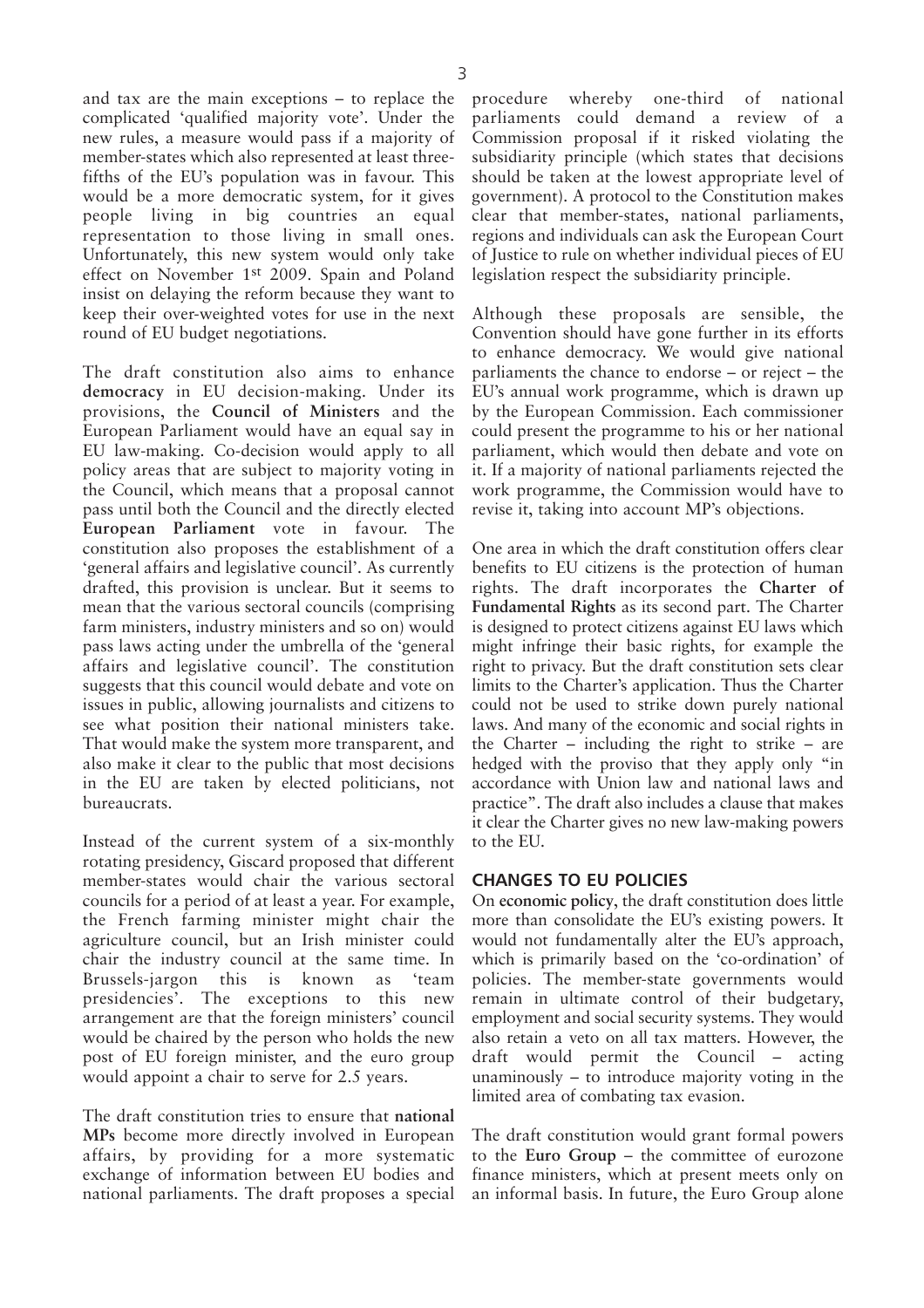would vote on issues relating solely to the single currency, such as enforcement of the EU's fiscal rules. The outline of these fiscal rules, currently enshrined in the **Stability and Growth Pact**, would form part of the new treaty. The draft foresees a more flexible approach to the Pact, for example by taking into account public investment spending and the long-term sustainability of public finances – similar to the budget rules applied in Britain by Gordon Brown, the chancellor.

Like previous treaties, the draft constitution encourages EU member-states to work together to create more and better **jobs.** Co-operation in this context involves member-states sharing information, setting benchmarks and employing peer pressure to improve performance – a process know as the 'open method of co-ordination' in EU jargon. The Commission and the Council would not gain any new powers to dictate member-states' employment policies.

Similarly, the draft would give the EU no significant new powers in the area of social policy. The EU already requires its member-states to protect certain minimum rights of workers, such as nondiscrimination between men and women. The Council of Ministers has long been able to adopt some minimum standards, especially for health and safety, by a majority vote. But decisions on the key issues of **social security** and the protection of workers would still require unanimity in the new constitution.

The member-states, rather than the EU, would remain responsible for their own national **pensions** systems. EU countries have started a useful process of comparing notes on their pension reform efforts. Like previous treaties, the new constitution explicitly prohibits both the EU and its memberstates from rescuing any member-state in financial trouble. This 'no bail-out' clause also applies to national pension systems.

The draft constitution has passed up the opportunity to propose reforms to the **European Central Bank**, presumably because the euro system is still in its infancy. The draft confirms the independence of the ECB and provides only broad guidelines on its decision-making rules and monetary policy targets.

In **foreign policy**, the draft constitution proposes the establishment of a new post of EU 'minister for foreign affairs'. The basic idea is to merge the roles of Javier Solana, the High Representative for foreign policy, and Chris Patten, the commissioner for external relations. Such a reform should ensure that the EU's two external relations tools – broadly, diplomacy and aid – work in tandem in future. The draft makes it clear that the new foreign minister would be an agent of the Council of Ministers, whose meetings on foreign affairs he or she would chair. The EU foreign minister would be directly answerable to the member-states, not the Commission.

Some people worry about a 'loyalty clause' contained in the draft which says that "memberstates shall support the Union's common foreign and security policy actively and unreservedly". In fact, those words are taken from the Maastricht treaty of 1992. The crucial question about EU foreign policy is: who takes the decisions? The answer is national governments, voting unanimously in the Council of Ministers and the European Council.

The draft does not extend the Commission's powers over foreign policy and it explicitly preserves every country's right to wield a veto. At the beginning of 2003 the vast majority of EU member-states – including the UK, France and Germany – indicated that they could accept more majority voting on foreign policy. However, the UK and France subsequently back-tracked on this position and the draft retains the unanimity principle. A veto from a single country – such as Malta, Luxembourg or Cyprus – could still block an important policy on which all the other 24 member-states agree. The preservation of the unanimity rule is a recipe for inaction.

In the CER's view, majority voting should apply to all foreign policy questions. But, to allay the concerns of London and other capitals, we would allow the unanimity principle to remain in place for proposals that come from the member-states. On the other hand, the governments should accept that proposals from the EU's foreign minister be subject to a 'super qualified majority vote'. Super QMV requires a higher threshold than for normal majority voting: to pass, proposals would need the support of 66 per cent of EU member-states (instead of the usual 50 per cent), representing 60 per cent of the EU's population.

The CER proposal would also allow memberstates to veto decisions in exceptional circumstances, for matters of 'supreme national importance'. But any government that invoked this 'emergency brake' would have to explain its motives to the European Council. The aim of this compromise proposal would be to strengthen the role of the EU's foreign minister and speed up decision-making on foreign policy. However,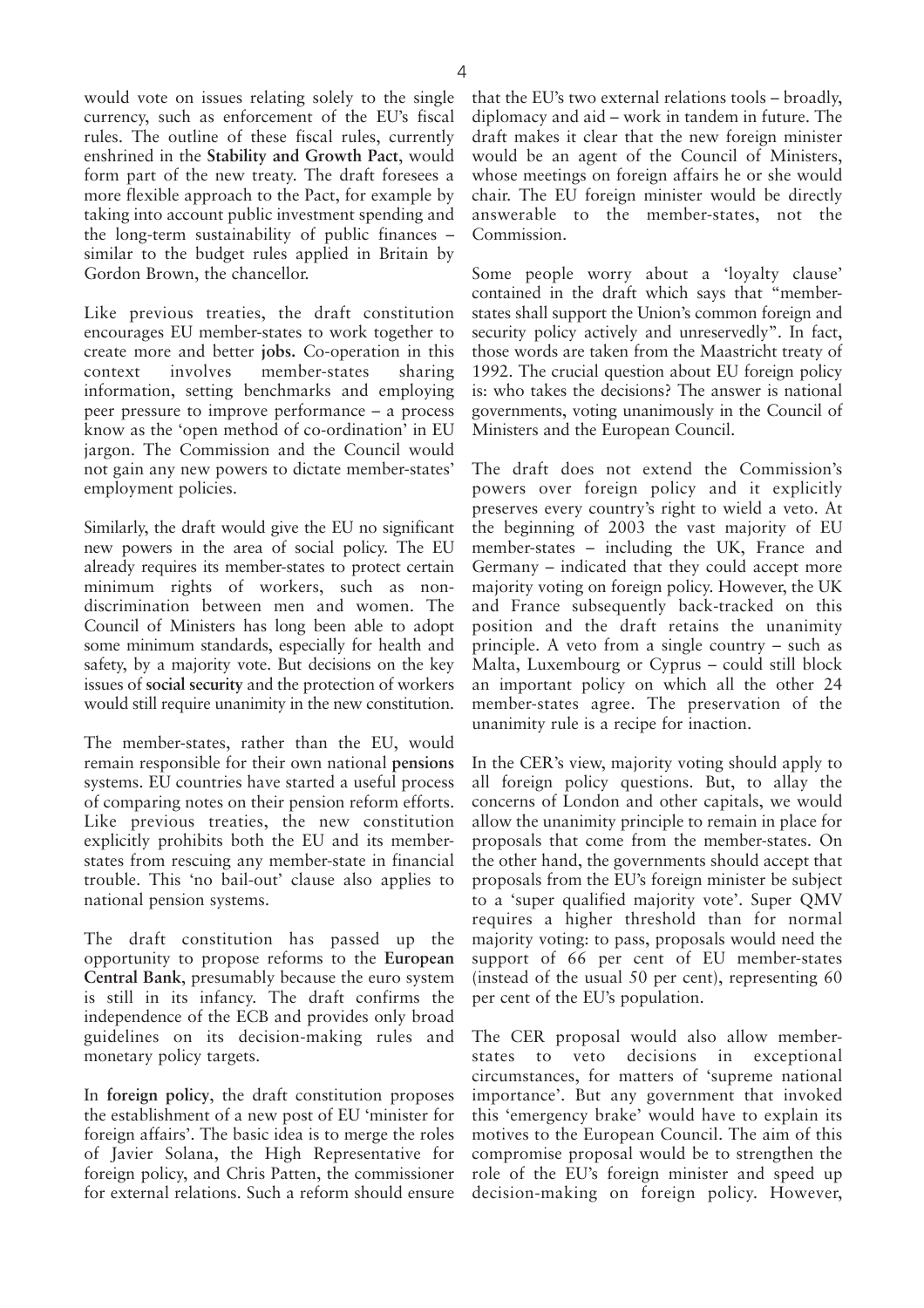unanimity should always apply to decisions with military consequences, in our view.

The draft's main innovation in **defence policy** is that member-states could choose (but would not be obliged) to sign up to a 'mutual assistance' clause, which would allow an EU country that comes under external attack to ask for help – including the military sort – from other members. Some EU countries with strong transatlantic ties, including the UK, the Netherlands and some of the new members, argue that the EU does not need a mutual assistance commitment since NATO already provides adequate defence guarantees.

The draft constitution also foresees a new 'capabilities agency' to co-ordinate defence technology research, and encourage the harmonisation of arms procurement procedures. Furthermore, the constitution would allow a smaller group of member-states to co-operate more closely on military matters, to improve the EU's overall military effectiveness. This makes sense, given that EU countries have very different military capabilities.

The draft constitution also makes some cautious but sensible proposals in the field of **justice and home affairs**, which includes immigration, asylum and internal security. For example, the draft would extend majority voting to most aspects of **asylum and immigration** policies. The exception is that member-states retain the right to decide the number and types of work visas they issue, rather than having a system of EU-wide quotas for work permits. The draft simplifies the legal basis of Europol, the European police office, and gives national parliaments a role in supervising its activities. It would also permit the EU to tie the national border guards more closely together, which would secure the EU's external borders more effectively – a step that is very important now that the EU has removed most of its internal border controls.

The draft constitution would allow the EU to establish a **European public prosecutor**, who would be able to investigate and prosecute serious crossborder crimes – such as terrorist acts – and fraud involving EU funds. All member-states would have to agree unanimously to establish the prosecutor and there is no deadline for taking a decision. Giscard's text gives the EU a very limited ability to align national definitions of certain cross-border crimes, and to lay down minimum standards for court procedures and the use of evidence. Majority voting would be extended to decision-making in

these fields. This provision is controversial because countries such as the UK, Ireland, the Netherlands, Denmark and Sweden would prefer to stick to unanimity for all decisions on criminal law.

#### **IT'S NOT OVER YET**

The draft constitution proposes a number of useful reforms to the EU's existing treaties. But further improvements are needed, and the current text is still just a draft. The member-states are haggling over the final text in the IGC, which could take up to six months. Once the member-states have reached an agreement and signed the new constitution, they will submit it to their parliaments for ratification. Several are planning to hold referenda. If any of the 25 members rejected the constitution outright, the EU would be forced to hold another IGC to resolve remaining disagreements.

Even assuming that ratification goes smoothly, the process could take 12 to 18 months, which means that most of the reforms now under discussion would not come into effect until 2006 (and some, such as the new majority voting procedure, not until 2009). The enlarged EU with 25 members will have to function on the basis of its existing complex decision-making procedures for at least another two years.

More importantly, the current draft constitution shows that the EU has not yet fully woken up to the implications of enlargement. The proposed reforms do not go far enough. They will not ensure that the Union will be able to function smoothly with 25 or more members. There is still time for debate and the IGC may yet come up with more radical reforms. But many governments are now in defensive mode, seeking to reduce the impact of the proposed reforms, rather than to deepen them.

The member-states should not unpick many of the compromises reached in the Convention. The draft constitution would in many ways make the EU easier to understand, more transparent and more efficient. But the Union would remain complicated and very hard to love.

★

*October 2003*